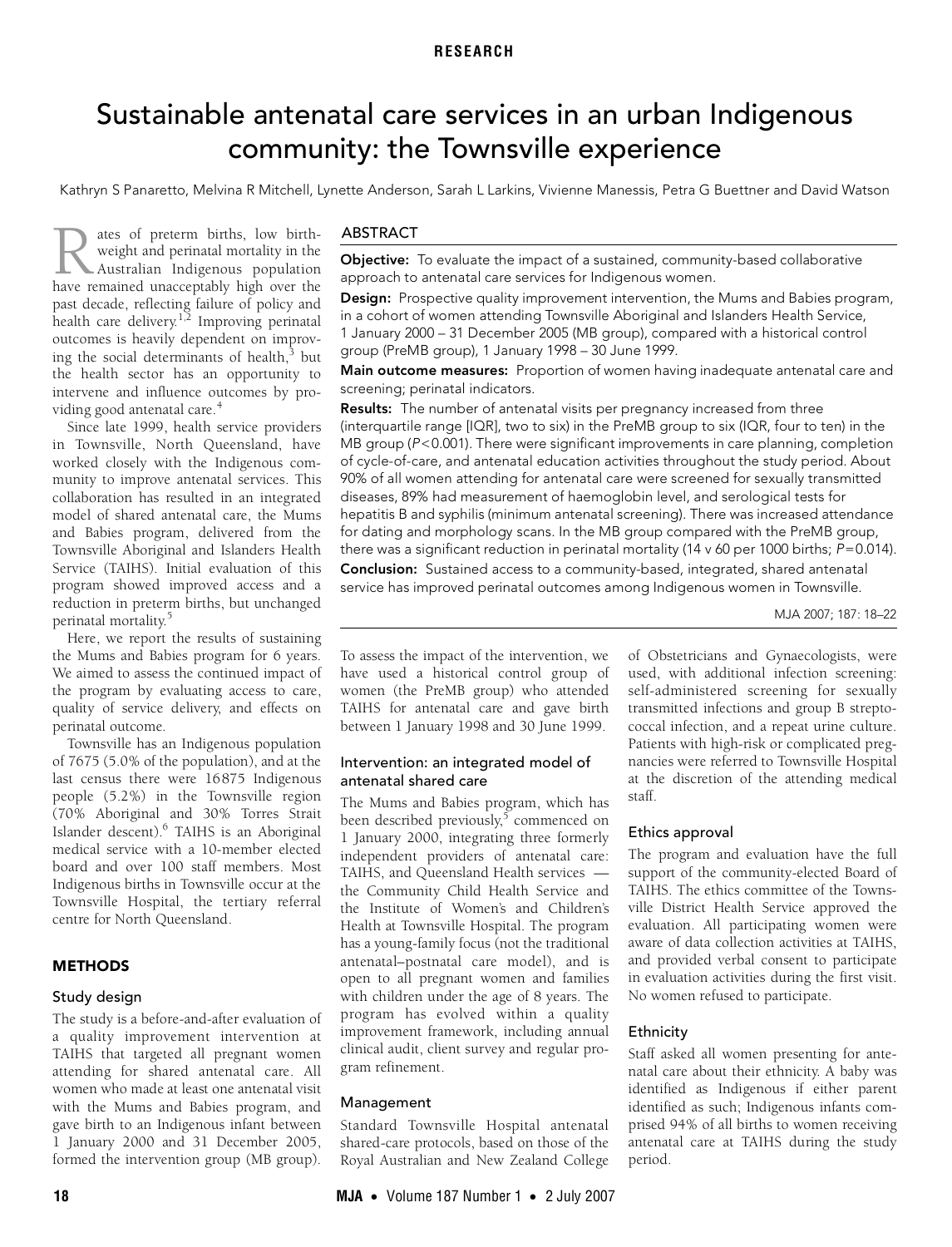# Data collection

Data on the MB group were collected prospectively. A comprehensive, confidential record of each pregnancy is held in a secure database at TAIHS, including demographic data, pregnancy characteristics, complications and outcome data, as well as cycle-ofcare data relating to clinical screening and care-planning activity. Antenatal care visits were defined as any visits to TAIHS or other services, such as Townsville Hospital or radiology visits, for documented pregnancy-related care.

Women for the PreMB group were identified from the birth register at Townsville Hospital and the TAIHS clinic register. For these women, available demographic data and antenatal visit data were collected retrospectively by TAIHS chart audit.

### Statistical analysis

Relevant antenatal visit data were compared between the PreMB and MB groups, with stratification by place of residence — Townsville or "elsewhere". Depending on their distribution, numerical data were expressed as means (95% CI), or medians (interquartile range [IQR]). Bivariate associations were tested using  $\chi^2$  tests, Kruskal–Wallis tests and *t* tests, as appropriate. Cycle-of-care and careplanning data are presented as a time series for the intervention group only and examined using a  $\chi^2$  test for trend.

Multivariate logistic regression modelling was used to identify significant predictors of inadequate antenatal care attendance (four or fewer visits). Results are presented as odds ratios with 95% CIs. The final model was adjusted for confounders. To place perinatal outcomes in context, results were compared with published state<sup>2</sup> and national  $data<sup>1</sup>$  which were assumed to be the true population values.

All statistical tests were performed using SPSS, version 12.0 (SPSS Inc, Chicago, Ill, USA), or Stata, release 8 (StataCorp, College Station, Tex, USA). A two-tailed *P* value <0.05 was regarded as significant.

## RESULTS

#### Study groups

Eighty-seven women who gave birth at Townsville Hospital, 1 January 1998 – 30

## 1 Demographic characteristics of women attending TAIHS for shared antenatal care, 2000–2005 (MB group) compared with a historical control, 1998–1999 (PreMB group)\*

| 15 (17.9%)<br>63 (75.0%)<br>2(2.4%)<br>19 (22.6%)<br>37 (44.0%) | 26.0 (24.8-27.2) 25.3 (24.9-25.7)<br>158 (20.2%)<br>511 (65.4%)<br>53 (6.8%)<br>143 (18.3%)<br>74 (9.4%)<br>252 (32.3%) |
|-----------------------------------------------------------------|-------------------------------------------------------------------------------------------------------------------------|
|                                                                 |                                                                                                                         |
|                                                                 |                                                                                                                         |
|                                                                 |                                                                                                                         |
|                                                                 |                                                                                                                         |
|                                                                 |                                                                                                                         |
|                                                                 |                                                                                                                         |
|                                                                 |                                                                                                                         |
|                                                                 |                                                                                                                         |
| 84 (100%)                                                       | 533 (68.2%)                                                                                                             |
|                                                                 |                                                                                                                         |
| na                                                              | 272/533 (51.0%)                                                                                                         |
| na                                                              | 168/533 (31.1%)                                                                                                         |
| na                                                              | 68/533 (12.8%)                                                                                                          |
| $2.5(1-4)$                                                      | $1(0-3)$                                                                                                                |
|                                                                 | 100 (12.8%)                                                                                                             |
|                                                                 | 73 (9.3%)                                                                                                               |
|                                                                 | 13 (15.5%)<br>na                                                                                                        |

\*Data are no. (%) unless otherwise indicated. † P < 0.05; ‡ P < 0.01: PreMB group v MB group. Missing data: marital status (4), education level (added to the data collection in late 2001) (248). TAIHS=Townsville Aboriginal and Islanders Health Service. MB = Mums and Babies program. na = not available.  $IQR =$  interquartile range.

June 1999, had attended TAIHS for antenatal care before the Mums and Babies program commenced. Three women with twin pregnancies were excluded from the analysis, leaving 84 women in the PreMB group.

Of the 909 women attending TAIHS for antenatal care, 1 January 2000 – 31 December 2005, 70 were excluded for the following reasons: termination (25), miscarriage/ early pregnancy loss (35), immediate referral to Townsville Hospital clinics or private obstetric care (10). The higher order pregnancies in eight women (seven twin and one triplet pregnancy) and the 50 births (6.0%) to non-Indigenous couples were also excluded from the analysis, leaving 781 Indigenous singleton births to mothers attending the Mums and Babies program. These women made up the MB group*.*

The demographic characteristics of the PreMB group (historical controls) were similar to those of the intervention group, except that in the MB group there were significantly more non-Indigenous women (*P*<0.05) and parity

was higher (*P*<0.01). All women in the PreMB group were residents of Townsville (*P*<0.01) (Box 1).

In the MB group, the non-Townsville residents were significantly younger (24.3 years [95% CI, 23.6– 25.0] v 25.7 years [95% CI, 25.2– 26.1]; *P*<0.01), and their median parity was significantly lower than that of the Townsville residents (1 pregnancy [95% CI, 0–2] v 2 pregnancies [95% CI, 0–3]; *P*<0.01). There were no differences in any of the other demographic variables.

### Access

Just under a third of the women in the MB group (248/781; 31.8%) were not Townsville residents (predominantly from North and Far North Queensland). A total of 165 of the women in the MB group (26.8%; 165/616) were attending for care for a second, third or fourth birth with the program.

There was a significant increase in the total number of antenatal care visits per pregnancy among the MB group compared with the PreMB group (*P*<0.001; Box 2). Townsvillebased women made significantly more antenatal care visits (*P*<0.001) and presented earlier (*P*<0.001) than non-Townsville-based women. The independent risk factors for inadequate antenatal care are shown in Box 3.

### Quality of antenatal care

Among the MB group, there were significant positive trends in recorded care planning (*P* <0.001), smoking cessation advice (*P*<0.001), and antenatal education activities (*P*<0.001).

Pregnancy ultrasound scanning and other screening activities over time are shown in Box 4. For the MB group, the morphology scan was performed at a median of 20 weeks' gestation (IQR, 18–23) over the study period. The trends shown in Box 4 were also seen in the Townsville-based subgroup at slightly higher rates (3%–5% higher). Women in the MB group missing out on screening tests (either an ultrasound scan, or screening for sexually transmitted infections or a minimum blood screen) were significantly more likely to be non-Townsville residents (Townsville residents, 95/533 [17.8%] v non-Townsville residents, 87/248  $[35.1\%]$ ;  $P=0.029$ ).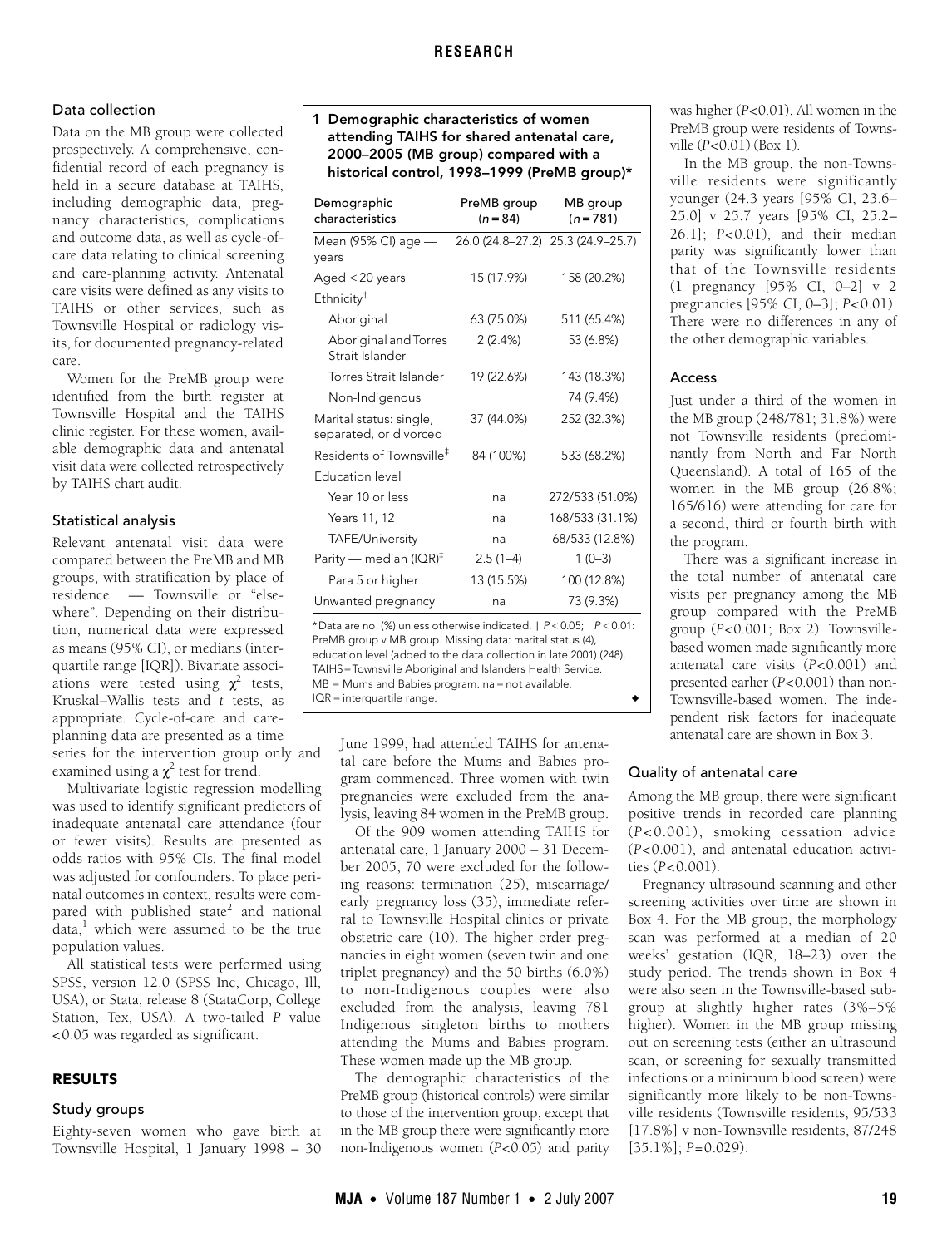## 2 Patterns of antenatal visits for women attending TAIHS for antenatal care, 2000–2005 (MB group), compared with a historical control, 1998–1999 (PreMB group)

| PreMB group<br>$(n = 84)$ | MB group<br>$(n = 781)$ | P          |
|---------------------------|-------------------------|------------|
| $3(2-6)$                  | $6(4-10)$               | < 0.001    |
| $3(2-6)$                  | $7(4-11)$               | $< 0.001*$ |
|                           | $5(3-7)$                |            |
| $14(7-22)$                | 13 (8-20)               | ns         |
| $14(7-22)$                | $11(7-18)$              | $< 0.001*$ |
|                           | $18(11 - 25)$           |            |
|                           |                         |            |
| 44/84 (52.4%)             | 89/533 (16.7%)          | < 0.001    |
| 15/84 (17.9%)             | 61/530 (11.5%)          | 0.004      |
|                           |                         |            |

\*Townsville-based women v non-Townsville-based women in the MB group. TAIHS=Townsville Aboriginal and Islanders Health Service. MB = Mums and Babies program. IQR = interquartile range. ns = not significant.

#### Perinatal outcome

There were improvements in all perinatal outcomes for the MB group compared with the PreMB group, but this improvement only reached significance for perinatal mortality (*P*=0.014, Box 5). Similarly, of the improved outcomes, only perinatal mortality reached statistical significance over time (*P*<0.01, Box 6). However, among Townsville-based women, there were significant improvements in perinatal outcomes in the MB group compared with the PreMB group: reductions in preterm births (from 14/83 [16.9%] to 45/ 518 [8.7%]; *P*<0.05) and perinatal mortality rate (from 5/83 [60/1000 births] to 6/533 [11/1000 births]; *P*<0.01); and an increase in mean birthweight (from 3045g [95% CI, 2861–3229g] to 3244g [95% CI, 3184– 3304g]; *P*<0.05), respectively.

Within the MB group, birthweight for neonates of non-Townsville-based women (3057g [95% CI, 2929–3184g]) was significantly less than that for Townsville-based mothers (3244g [95% CI, 3184–3304g]; *P*<0.01). The occurrence of higher proportions of preterm and low-birthweight neonates born to non-Townsville-based mothers did not reach statistical significance (11.6% v 8.7% and 15.5% v 10.4%, respectively).

The proportion of preterm births in the MB group (9.5%) was similar to that for non-Indigenous births in Queensland  $(8.0\%)$ ,<sup>[2](#page-4-0)</sup> and in Australia generally  $(7.6\%)$ ,<sup>[1](#page-3-0)</sup> but significantly lower than the proportion of preterm births to Indigenous women in Queensland in 2000–2004 (13.0%) (Box 5) and in Australia in 2003 (14.1%), respectively  $(P < 0.05)$ .<sup>[1](#page-3-0)[,2](#page-4-0)</sup>

The mean birthweight for Indigenous Australian babies (3160 g) in 2003 was not significantly different to the mean birthweight of the MB group babies (3192 g; 95% CI, 3136–3249 g). The proportion of lowbirthweight births in the MB group (11.7%) was similar to the overall Indigenous rate in Queensland (12.3%) and the national rate for Indigenous Australians (12.9%), as was the perinatal mortality rate in the MB group.

#### **DISCUSSION**

The initial 4 years of the Mums and Babies program in Townsville improved access to quality antenatal care and significantly improved preterm birth rates, but not perinatal mortality rates.<sup>5</sup> The program has now been running for 7 years. This article extends the evaluation to 781 births over a 6-year period and shows previously reported gains have been sustained, and the reduction in preterm births has now translated into significantly reduced perinatal deaths.

The provision of perinatal care services that are community-based and -focused has been advocated as fundamental to the goal of improving obstetric outcomes in Indigenous communities[.7](#page-4-6) Recognising the link with chronic disease,<sup>8-10</sup> the federal government in 2005 decided to provide significantly increased support for maternal and child health services for Indigenous communities through the Healthy for Life program.<sup>11</sup> The Mums and Babies program in Townsville is a community-driven example of how this Healthy for Life policy initiative translates into action.

#### 3 Multivariate logistic regression analysis of independent predictors of inadequate antenatal care attendance\*

| Predictor <sup>†</sup>          | Adjusted<br>odds ratio<br>(95% CI) | P           |  |  |  |  |
|---------------------------------|------------------------------------|-------------|--|--|--|--|
| Mums and Babies program         |                                    |             |  |  |  |  |
| After                           |                                    | P < 0.001   |  |  |  |  |
| Before                          | $5.8(3.5-9.6)$                     |             |  |  |  |  |
| Townsville resident             |                                    |             |  |  |  |  |
| Yes                             | 1                                  | P < 0.001   |  |  |  |  |
| N٥                              | $2.7(1.9-3.9)$                     |             |  |  |  |  |
| Parity                          |                                    |             |  |  |  |  |
| $\leq 4$ pregnancies            | 1                                  | $P = 0.002$ |  |  |  |  |
| $>$ 4 pregnancies 2.0 (1.3–3.1) |                                    |             |  |  |  |  |

\* 851 Indigenous births in Townsville, 1998–2005, in which the mother attended Townsville Aboriginal and Islanders Health Service for antenatal care, and complete data were available. (Incomplete data for smoking status, 7 women; and marital status, 7 women.)

† Smoking status of the mother was significant in the model ( $P = 0.036$ ) before adjustment for confounding. The model was adjusted for the confounding effects of previous poor birth outcome (confounded parity), and marital status of mother (confounded parity and smoking status). ◆



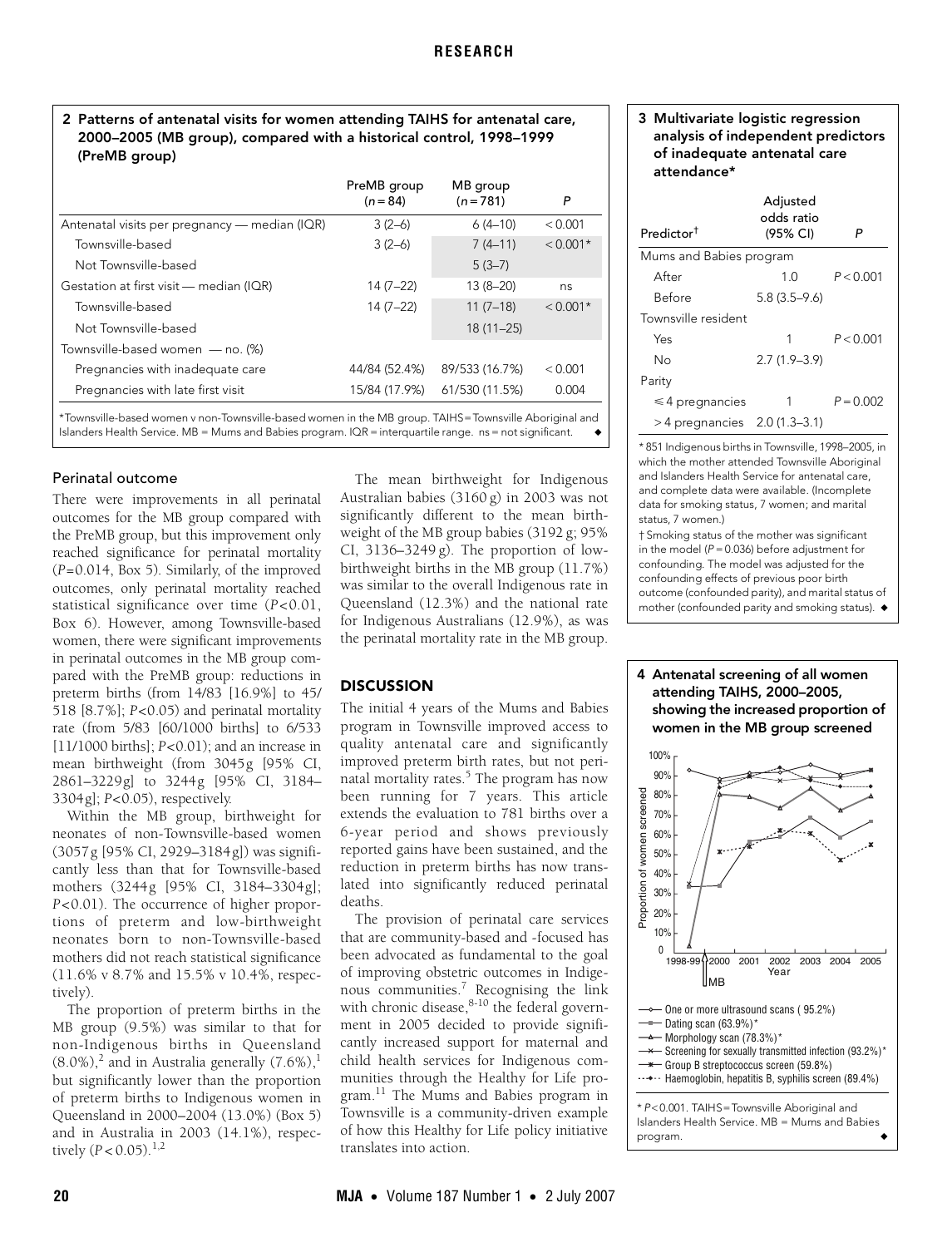## 5 Perinatal outcomes for Indigenous births to women attending TAIHS (MB group), 2000–2005 compared with a historical control (PreMB group), 1998–1999, and with Indigenous births in Queensland 2000–2004[2](#page-4-0)

| Perinatal outcome                                                                                                                                                       | PreMB group<br>$(n = 84)$ | MB group<br>$(n = 781)$ | P     | <b>QLD</b> Indigenous<br>births ( $n = 14044$ ) |  |  |
|-------------------------------------------------------------------------------------------------------------------------------------------------------------------------|---------------------------|-------------------------|-------|-------------------------------------------------|--|--|
| Preterm (< 37 weeks)                                                                                                                                                    | 14/84 (16.7%)             | 68/717 (9.5%)           | 0.055 | 1822 (13.0%)*                                   |  |  |
| Low birthweight $(< 2500$ g)                                                                                                                                            | 13/84 (15.5%)             | 82/699 (11.7%)          | 0.289 | 1727 (12.3%)                                    |  |  |
| Mean birthweight<br>$(95\% \text{ Cl})$ (q)                                                                                                                             | 3043<br>$(2864 - 3224)$   | 3192<br>$(3136 - 3249)$ | 0.081 |                                                 |  |  |
| Perinatal deaths (PMR)                                                                                                                                                  | 5/84 (60/1000)            | 11/781 (14/1000)        | 0.014 | 270 (19/1000)                                   |  |  |
| *P<0.05: MB group v QLD Indigenous births, 2000-2004.<br>Missing data for gestation (64 [8.2%]) and for birthweight (82 [10.5%]) for births in the MB group (75% of the |                           |                         |       |                                                 |  |  |

missing data related to births to non-Townsville residents).

TAIHS = Townsville Aboriginal and Islanders Health Service. MB = Mums and Babies program.

PMR=perinatal mortality rate (perinatal [stillbirths+neonatal] deaths/1000 births). ◆

Use of the Mums and Babies program increased rapidly from its start, and access has been maintained over the 6 years. At least 60% of Townsville-based pregnant Indigenous women are using the service, $5$ with about 25% returning for care of subsequent pregnancies. The timeliness of the first visit and the number of antenatal visits improved significantly. Although well short of the standard antenatal visits schedule,<sup>[12](#page-4-10)</sup> the median number of seven antenatal care visits falls within the bounds of the World Health Organization models focusing on quality rather than quantity of antenatal care.[13](#page-4-11) Residence outside Townsville was a strong predictor of inadequate antenatal attendance, as was attendance at TAIHS before the commencement of the program. The other predictor for inadequate care parity (> 4 pregnancies) — suggests that the team needs to further explore the barriers to attendance that these women experience. However, overall, this sustained access to antenatal care suggests that the program has successfully engaged pregnant women — a connection that should endure through the subsequent childhood years.

The proportion of preterm births in the MB group has remained lower than that for whole-of-population figures for Indigenous women in Queensland and is not dissimilar to figures for non-Indigenous women in Queensland<sup>[2](#page-4-0)</sup> and Australia.<sup>1</sup>

The study's major limitation of selection bias — both the historical control and MB groups were self-selected — means the causative factors for these improvements in perinatal outcome remain debatable. Is it due to accurate dating of pregnancies, or differences in socioeconomic status of the Indigenous community in Townsville? The

demographic profile suggests that the women in the MB group carry a significant risk load and are not of high socioeconomic status; $14$  and there have been no other initiatives in Townsville directed at improving pregnancy care for Indigenous women during the study period. Therefore, we believe that the improvements in perinatal outcome in the intervention group are a result of the model of antenatal care developed through the Mums and Babies program: completion of key clinical activities, together with the brief intervention for risk factors afforded by improved access to care.

Finally, the project offers potential population health gains. It generates rich, prospectively collected data that may be useful in the future and may help ameliorate the overwhelming Indigenous burden of chronic disease.<sup>[8-](#page-4-7)[10](#page-4-8)[,15](#page-4-13)</sup> Another significant impact is the capacity building at TAIHS, a key action in effecting health promotion, empowering people to take greater control of their health and thereby reduce health inequity[.16](#page-4-14) This has resulted in part from the framework of the program and its longevity. A quality improvement framework and continuous evaluation of this project — key components of change management $17$  have played a significant role in introducing a culture of quality<sup>18</sup> to medical service delivery at TAIHS. Evaluation has encouraged staff to engage in further education, enabled TAIHS to participate in communityfocused research projects that have added value to service delivery, enhanced primary prevention activity, and helped retain staff. The net result has been the development of sustainable health infrastructure within the organisation and a commitment to quality in health service delivery.

#### 6 Perinatal outcomes for Indigenous births to women attending TAIHS for shared antenatal care, 1998– 2005



## COMPETING INTERESTS

None identified.

# AUTHOR DETAILS

Kathryn S Panaretto, MB BS, MPH, FAFPHM, Medical Director<sup>1</sup> (Currently, Population Health Medical Officer, Queensland Aboriginal and Islander Health Council, Brisbane, QLD.) Melvina R Mitchell, Enrolled Nurse, Aboriginal Health Worker<sup>1</sup>

Lynette Anderson, Enrolled Nurse<sup>1</sup>

Sarah L Larkins, MPH, MPH&TM, FRACGP, General Practitioner and Senior Lecturer, School of Medicine<sup>1,2</sup>

Vivienne Manessis, MB BS, FRACGP, General Practitioner<sup>1</sup>

Petra G Buettner, PhD, Senior Lecturer, School of Public Health and Tropical Medicine<sup>2</sup> David Watson, FRANZCOG, Obstetrician and Gynaecologist<sup>3</sup>

- 1 Townsville Aboriginal and Islanders Health Service, Townsville, QLD.
- 2 James Cook University, Townsville, QLD.
- 3 Women's and Children's Health Institute, Townsville Hospital, Townsville, QLD.

Correspondence:

katiepanaretto@qaihc.com.au

### **REFERENCES**

<span id="page-3-0"></span>1 Laws PJ, Sullivan EA. Australia's mothers and babies 2003 Sydney: Australian Institute of Health and Welfare National Perinatal Statistics Unit, 2005. (AIHW Catalogue No. PER 29; Perinatal Statistics Series No. 16.) http:// www.npsu.unsw.edu.au/NPSUweb.nsf/ resources/AMB\_1999-2002/\$file/ps16.pdf (accessed Apr 2007).